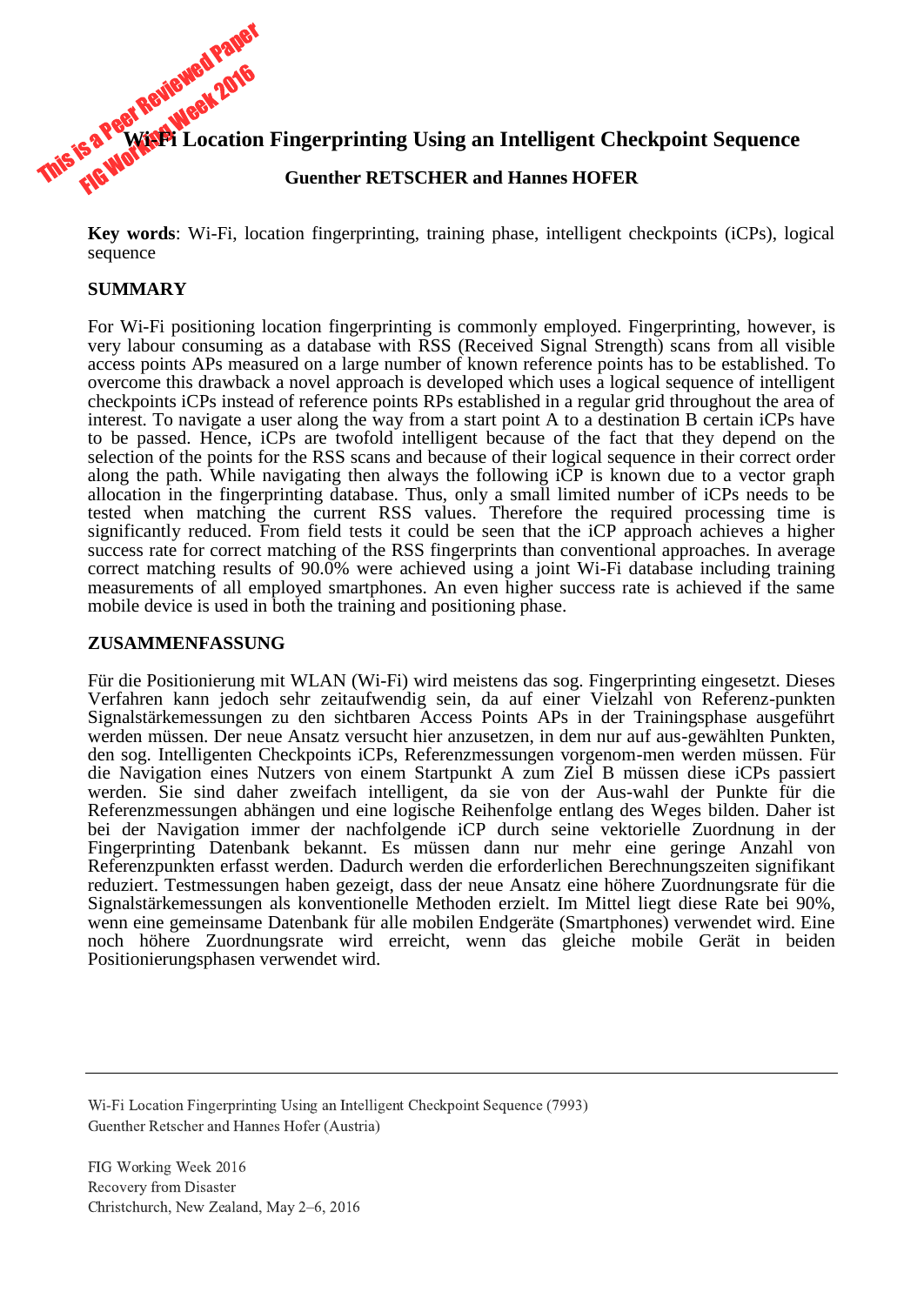# **Wi-Fi Location Fingerprinting Using an Intelligent Checkpoint Sequence**

## **Guenther RETSCHER and Hannes HOFER**

## **1. INTRODUCTION AND MOTIVATION**

Modern smartphones offer a number of components which are usable for positioning. The Wi-Fi module is commonly used for so-called location fingerprinting where the received signal strengths RSS values are measured from several 'visible' Wi-Fi access points APs and assigned to their location. Besides Wi-Fi the measurements of motion sensors such as the accelerometer or magnetic field sensor and barometer can be used to obtain changes in position. The acceleration sensor and the digital compass may be employed to count the steps of the user and their direction. At the beginning of this study the question arose how positioning by means of GNSS, Wi-Fi fingerprinting and motion sensors on a typical smartphone can be achieved and how sensors can be combined meaningfully. Thus, an idea for continuous navigation and positioning developed in which certain checkpoints and the position changes between them are used. These checkpoints shall be recognized by means of Wi-Fi fingerprinting and the change of the user's position obtained with the help of the motion sensors. Thereby an absolute positioning with Wi-Fi is essential as the drift rates of the motion sensors accumulate resulting in low positioning accuracies. In this paper the focus is led on localization using Wi-Fi on these checkpoints.

The RSS of the Wi-Fi signals can be easily accessed via the Application Programming Interface (API) in a standard Wi-Fi device. A mobile device, such as a smartphone or tablet, can obtain the RSS observables via a passive scanning because the APs emit periodically beacon frames which include the RSS information of the corresponding AP (Chen *et al*., 2012). Hence, there is no need to establish a data communication with the wireless network but only the RSS to the surrounding 'visible' APs are measured on the mobile device. The most commonly employed Wi-Fi positioning method is location fingerprinting which involves a training and a positioning phase. For the establishment of a fingerprinting database known reference points RPs are usually distributed in a regular grid throughout the area of interest. To achieve acceptable results for localization determination with positioning accuracies on the few meter level or at least to locate the user in the correct room in a building the grid has to be rather dense (Chen *et al.*, 2013; Retscher and Hofer, 2015). This is the main disadvantage of location fingerprinting as it is very labour consuming to establish this database. Thus, a novel approach for fingerprinting is developed in this study.

The paper is organized as follows: In section 2 the novel approach for Wi-Fi fingerprinting is introduced followed by a description of the outdoor field test site and test arrangement in section 3. In section 4 major results of the experiments are presented. A discussion of the results and final remarks in section 5 conclude the paper.

Wi-Fi Location Fingerprinting Using an Intelligent Checkpoint Sequence (7993) Guenther Retscher and Hannes Hofer (Austria)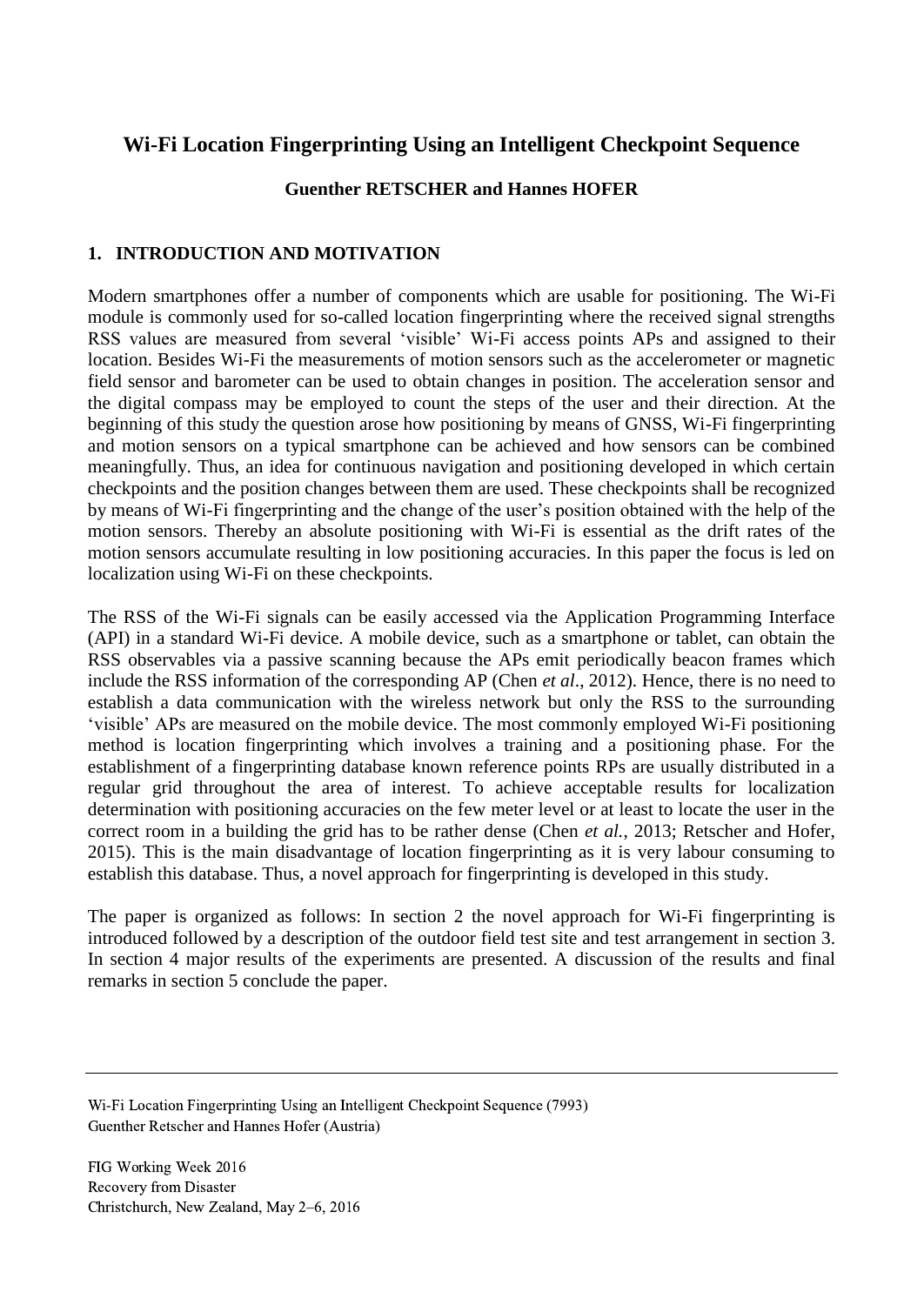#### **2. NOVEL APPROACH FOR Wi-Fi FINGERPRINTING**

For Wi-Fi fingerprinting RSS are measured in two phases, i.e, in an off-line or training and an online or positioning phase. During the training phase, a receiver periodically scans its environment to discover networks and record the RSS of APs. For that purpose the RSS scans are measured on known reference points (RPs) distributed throughout the area of interest. The RSS measured at RPs in the area of interest are defining an RSS fingerprint for that particular location. Once the training phase is completed the data is processed to build a radio-map and stored in a fingerprinting database DB. During the positioning phase, the RSS of APs at the receiver location is recorded in real-time and then the position of the receiver is determined through comparison of the readings from APs with the data stored in the radio-map or DB (Chang *et al*., 2010). In the fingerprinting DB each AP is represented by its RSS and MAC (Media Access Control) address. In the positioning phase RSS scans are performed to locate a mobile user and matched with the DB values. Usually the Euclidean distance is used for the calculation of the minimum distance between the current user's location and the DB RSS values. Other distances, such as Manhattan, Chebyshev, Canberra, Cosine, Sorensen, Helinger, Chi-square and Jeffrey, have been investigated by Moghtadaiee and Dempster (2015). The obtained results are very similar if these other distances are used and in most cases the Euclidean distance achieved the best results if the nearest neighbour (NN) fingerprinting approach is employed. Thus, in this study we have concentrated on the Euclidean distance. The measurements in the training phase, however, are very labour consuming as it is required to have a high density of reference points RPs to achieve acceptable results, for instance, to determine in which a room a user is currently located. Therefore the new approach aims at a significant reduction of required RPs. Due to the dependence of RPs along the way a logical sequence can be derived when navigating from a start point A to a destination B. To be able to use this logical sequence, it is necessary, to recognize certain interchanges or nodes along the way. It is the idea that not – as usual – RSS scans are performed in a grid of RPs in the training phase but in an intelligent manner on points chosen especially for them. These so-called intelligent checkpoints iCPs are located on well distinguishable nodes along the way. Thereby their selection depends on a meaningful choice from the large number of possible RPs in the area of interest. When navigating in a multi-storey building to a certain room, for instance, certain waypoints have to be passed. Coming from outdoors, first an entrance has to be chosen and then one will enter a foyer or similar area. To reach the next floor, either the stairs or an elevator must be used. Before one can reach the designated room one has to walk along a corridor. Hence, the route can be divided into waypoints which are dependent on each other. They have to be passed following a logical sequence to reach the designated destination. Doors, stairways and corridors can be considered as points or nodes along the way which define the possible path. Obviously these waypoints have to be recognized and their logical connections between them in the process of navigation to the desired destination. To analyze whether this novel approach can be realized the following research questions are examined:

- How the iCPs must be chosen that they are well distinguishable?
- Can it be recognized, when and whether an iCP is passed?
- How the trajectory can be continuously determined between these points?

Wi-Fi Location Fingerprinting Using an Intelligent Checkpoint Sequence (7993) Guenther Retscher and Hannes Hofer (Austria)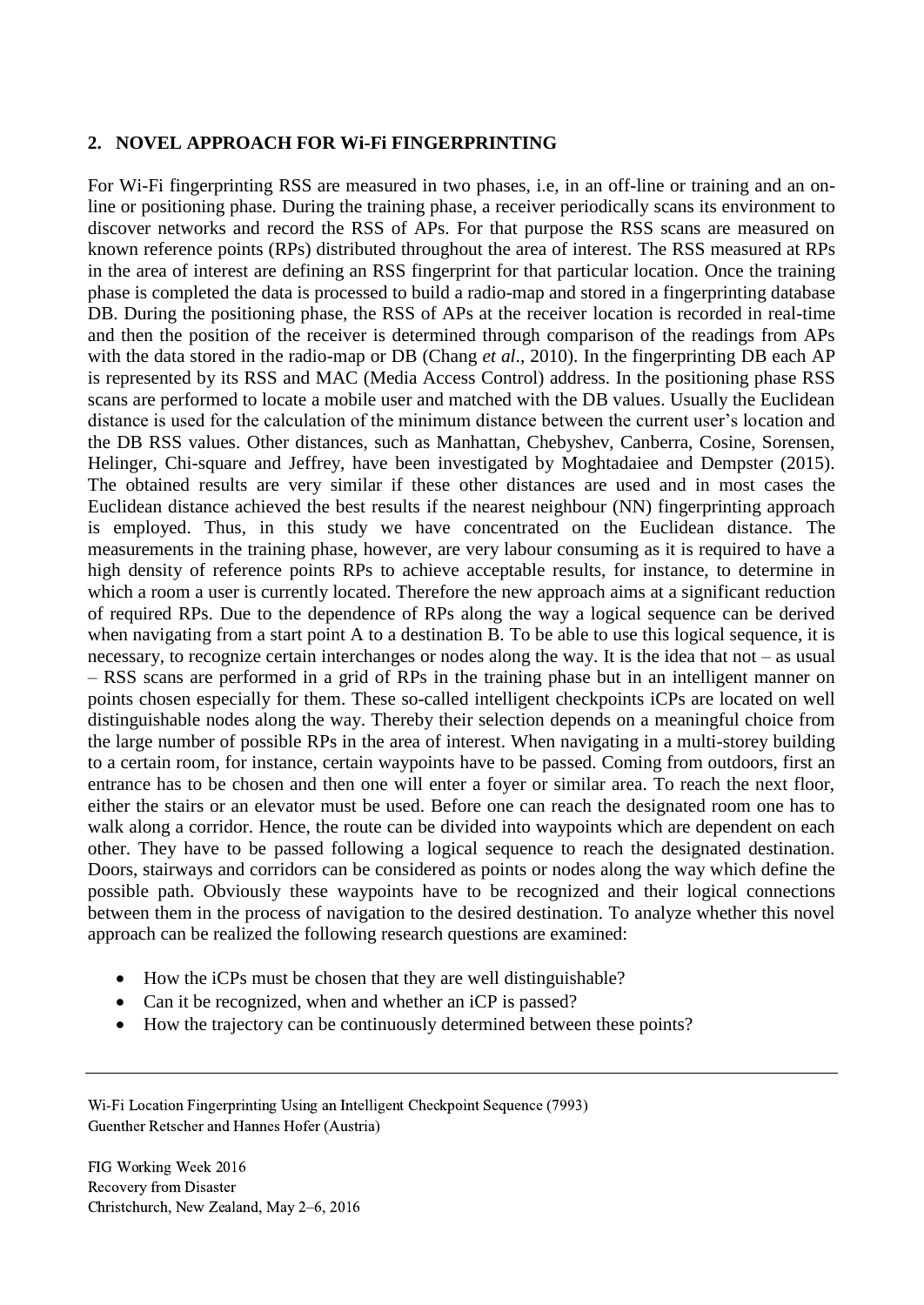The study at hand deals with these three research questions. A system which achieves these aims is developed (Hofer, 2015). The implementation is realized with an Android App for the data acquisition and an evaluation tool in MATLAB. From measured RSS scans on RPs established in a rather high density throughout the area of interest iCPs are selected from the field tests which can be identified and revealed very well. In contrast to common fingerprinting approaches where the RPs are often distributed in a regular grid the iCPs are chosen in an intelligent manner on important and well distinguishable decision points such as crossings, entrances, and other important waypoints. Besides this, they are these locations which must be passed and lead to new distinctive areas. For the identification in indoor environments the multi-storey building is differentiated into different sections. For example, the entrances to the building, stairs and elevators can define different sections. On the other hand, if someone walks outdoors, for instance, he uses a sidewalk and at a crossing he has to decide which way he chooses. In combination with maps of the environment then a logical sequence can be derived due to the interdependence of the iCPs along the way (Hofer, 2015). For such connections a vector graph allocation offers a suitable data structure. Then always the following iCP is known due to the vector graph allocation in the fingerprinting DB. In the following the test site is presented and the analyses of extensive field experiments are discussed in detail.

### **3. OUTDOOR FIELD EXPERIMENT SITE AND TEST ARRANGEMENT**

In this study different in- and outdoor test sites are selected. In this paper only outdoor field experiments are presented. These tests were performed around a residential block shown in Figure 1. In total 23 RPs were selected as candidates for the iCPs in this area. The iCPs are represented as yellow dots in the Figure. The circles around the iCPs indicate their influence and are used as test distances ranging from around 4.0 to 5.5 m. The points marked with a green star are used to define the trajectory for the tests. The iCPs at crossings are not directly located at the building corner but close by to be able to distinguish them more easily. iCP 3 and 5 at the corner, for instance, are selected in a way that visible APs are different. For the construction of the RSS fingerprinting DB RSS scans were performed on these points repeatedly in four different orientations as shown in Figure 1 with two different smartphones. In the whole test area more than 200 different APs of private networks could be scanned at all locations.



Figure 1: Outdoor field test site around a residential block

Wi-Fi Location Fingerprinting Using an Intelligent Checkpoint Sequence (7993) Guenther Retscher and Hannes Hofer (Austria)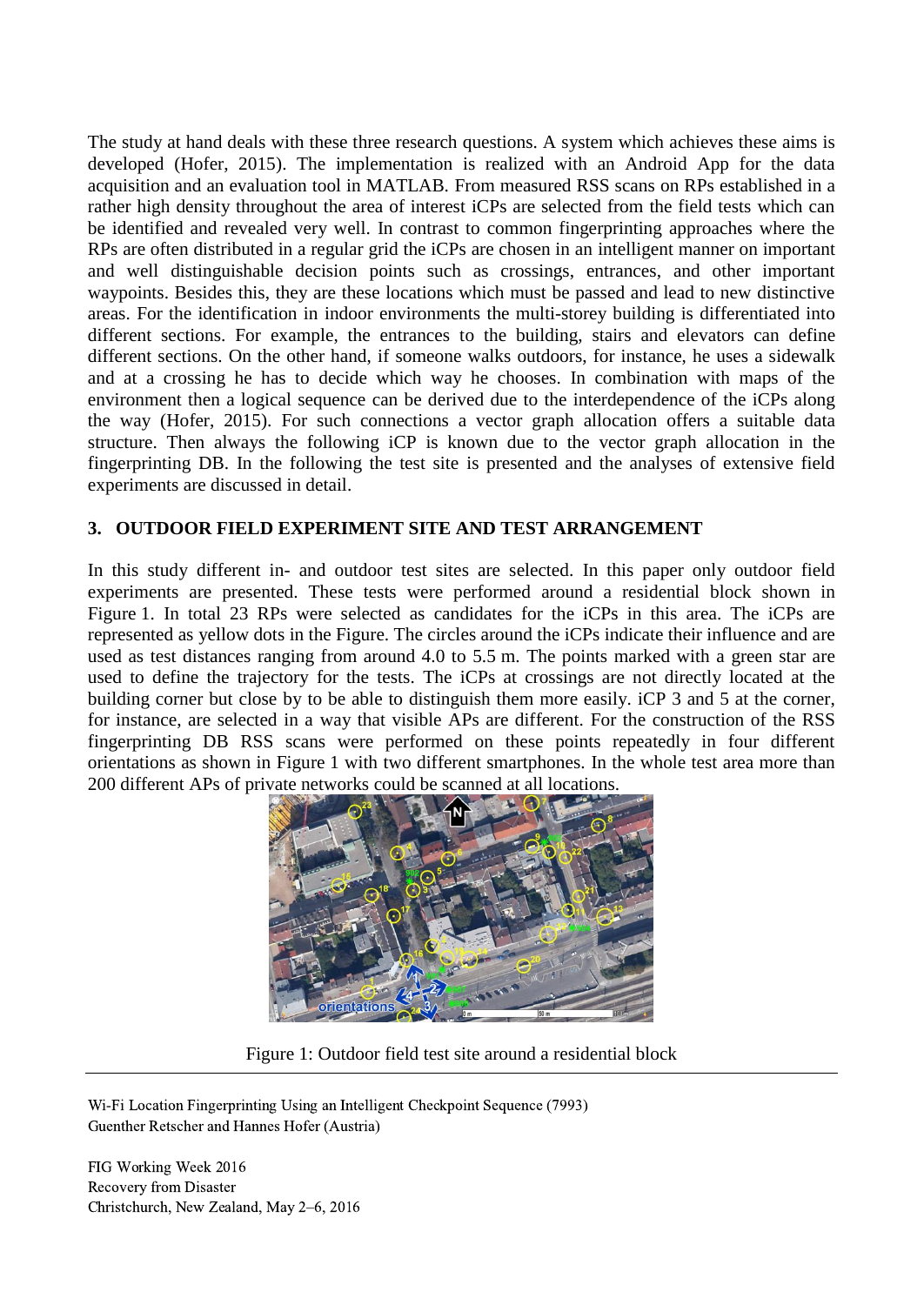As a preliminary work RSS scans were measured for the establishment of the fingerprinting DB in the training phase throughout the test site to be able to choose representative iCPs. As it is also possible to determine a user's heading with a smartphone with the in-built magnetometer this observation can be used additionally. Thus, we tested whether it leads to better results if the heading is considered and then only the RSS scan in this orientation is used. Besides comes along that the selected consecutive iCPs can only be passed in certain directions according to the heading of the user.

### **4. MAJOR RESULTS FROM THE FIELD EXPERIMENTS**

In this section selected results of the field experiments are presented and analysed. Firstly, the prerequisites for the evaluation are defined in section 4.1 followed by a description of the obtained results of different calculation variants. Section 4.2 compares the results in the cases where the heading of the user is either not or is considered. Then in section 4.3 the differences for two varying calculation algorithms are analysed. Finally, the matching rates MRs for consecutive iCPs is discussed in section 4.4 and the MRs for different DBs in section 4.5.

#### **4.1 Evaluation Premises and Definitions**

The success of the fingerprinting matching approach using the nearest neighbour (NN) algorithm in cess of the fingerprinting matching approach using the nearest neighb<br>tioning phase is termed as correct matching rate MR in the paper. It is<br>matching rate  $MR = \frac{number\ of\ correctly\ assigned\ RSS\ scans\ to\ RPs}{total\ number\ of\ all\ RSS\ scans\ in\ positioning\ phase}$ 

The success of the mgcphning matching approach using the nearest region (IVV) agent  
the positioning phase is termed as correct matching rate MR in the paper. It is as follows:  
matching rate MR = 
$$
\frac{\text{number of correctly assigned RSS scans to RPs}}{\text{total number of all RSS scans in positioning phase}}
$$
 (1)

Rather than the positioning accuracies defined in metric units in the paper the MR defined in equation (1) is used to indicate the performance of the different calculation approaches. In this study only static observations on the RPs and iCPs have been considered and no kinematic measurements. Thus it is justified to indicate the performance of the fingerprinting approach using the MR on the static observed points instead of giving the positioning accuracy. If in the positioning phase an RSS scan on a certain location is correctly matched to the respective iCP then the matching algorithm could find the correct location of the user.

In the NN algorithm the Euclidean distance *D* is calculated for each AP in the positioning phase

from the DB values. The distance can be described by the following mathematical relationship:  
\n
$$
D = \sqrt{(Sm_{AP1} - Si_{AP1})^2 + \dots + (Sm_{APn} - Si_{APn})^2}
$$
\n(2)

where  $\left[Sm_{AP1}, Sm_{AP2},...,Sm_{APn}\right]$  describes the measured RSS vector for the positioning and  $[S_i_{AP_1}, S_i_{AP_2},..., S_i_{AP_n}]$  the reference for location *i* in the used fingerprinting DB. This calculation has to be done for all possible locations. Figure 2 shows a diagram of the principle idea for the definition of the distance relationship between the DB of the training phase and the positioning phase. In the simplified case shown here two test locations TP 1 and 2 are in the DB where the allocation of the positioning scans with the DB is specified regarding to their corresponding

Wi-Fi Location Fingerprinting Using an Intelligent Checkpoint Sequence (7993) Guenther Retscher and Hannes Hofer (Austria)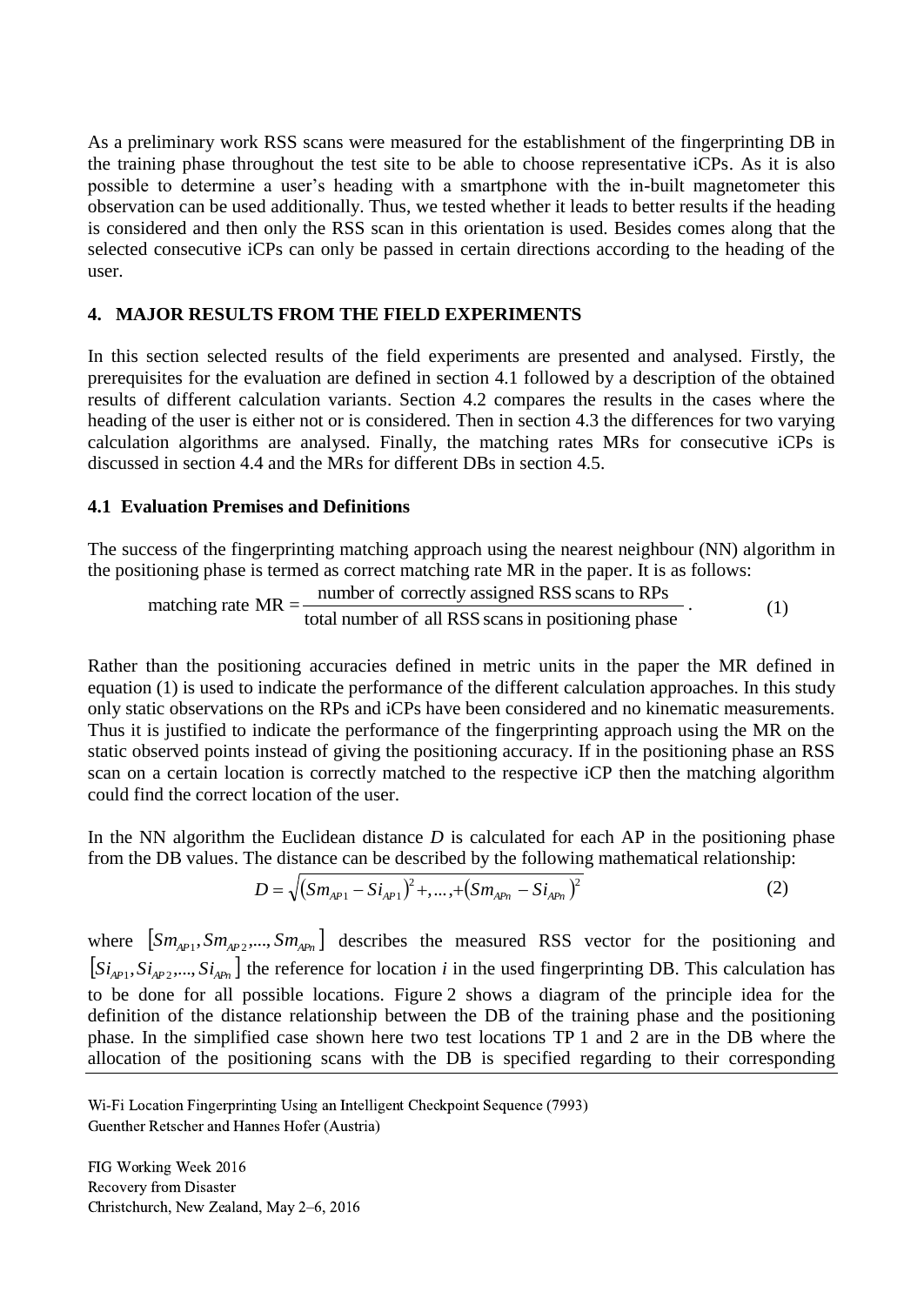minimum distance. We used the Euclidean distance as matching strategy. In the shown case then the scan is allocated to TP 1.



Figure 2: Allocation of positioning scans to training fingerprinting DB

In the evaluation of the experiments first of all it is investigated if whether the arithmetic mean or median is more suitable for averaging the RSS scans measured in the training phase on a certain RP. Furthermore, it is examined how the RSS measurements on a particular RP to a certain AP should be considered in the DB if not in every scan epoch a RSS value is obtained during the whole duration of the measurements in the training phase on that point. This effect is mainly caused due to high spatial and temporal fluctuation and variation of the RSS values. Hence, either a minimum value of -101 dBm is assigned for a certain RSS scan or it is ignored and no value is stored in the DB. The second case is referred to with the term 'Not a Number' (NaN) following the respective MATLAB function. Equation (3) shows the relationship for the first case where an RSS value of - 101 dBm is assigned for APs where no RSS is obtained in a certain epoch:

$$
\text{Scan1} = [S1_{AP1}, S1_{AP2}, \dots, S1_{APn}] \quad S1_{APx} \in \{ \mathbb{Z}_{\leq 0} \cap \{-100, -99, \dots, -1\} \}
$$
\n
$$
S1_{APx} = \begin{cases} \text{RSS APx in dBm} & \text{if RSS value to APx is obtained} \\ \text{S1}_{APx} & \text{if } P \text{S} \end{cases} \tag{3}
$$

$$
S1_{APx} = \begin{cases} \text{RSS APx in dBm} & \text{if RSS value to APx is obtained} \\ -101 \text{ dBm} & \text{if RSS value to APx not obtained} \end{cases}
$$

where *n* is the number of APs given in the vector  $AP_x = [AP_1, AP_2, \dots, AP_n]$  in the test area.

The second case is described with Equations (4):

$$
Scan2 = [S2AP1, S2AP2, ..., S2APn] S2APx \in \{Z0 \cap \{-100, -99, ..., -1\} \cup \text{NaN}\}\
$$
(4)  

$$
S2APx = \begin{cases} \text{RSS APx in dBm} & \text{if RSS value to APx is obtained} \\ \text{NaN} & \text{if RSS value to APx is not obtained} \end{cases}
$$

Wi-Fi Location Fingerprinting Using an Intelligent Checkpoint Sequence (7993) Guenther Retscher and Hannes Hofer (Austria)

FIG Working Week 2016 Recovery from Disaster Christchurch, New Zealand, May 2–6, 2016

with

with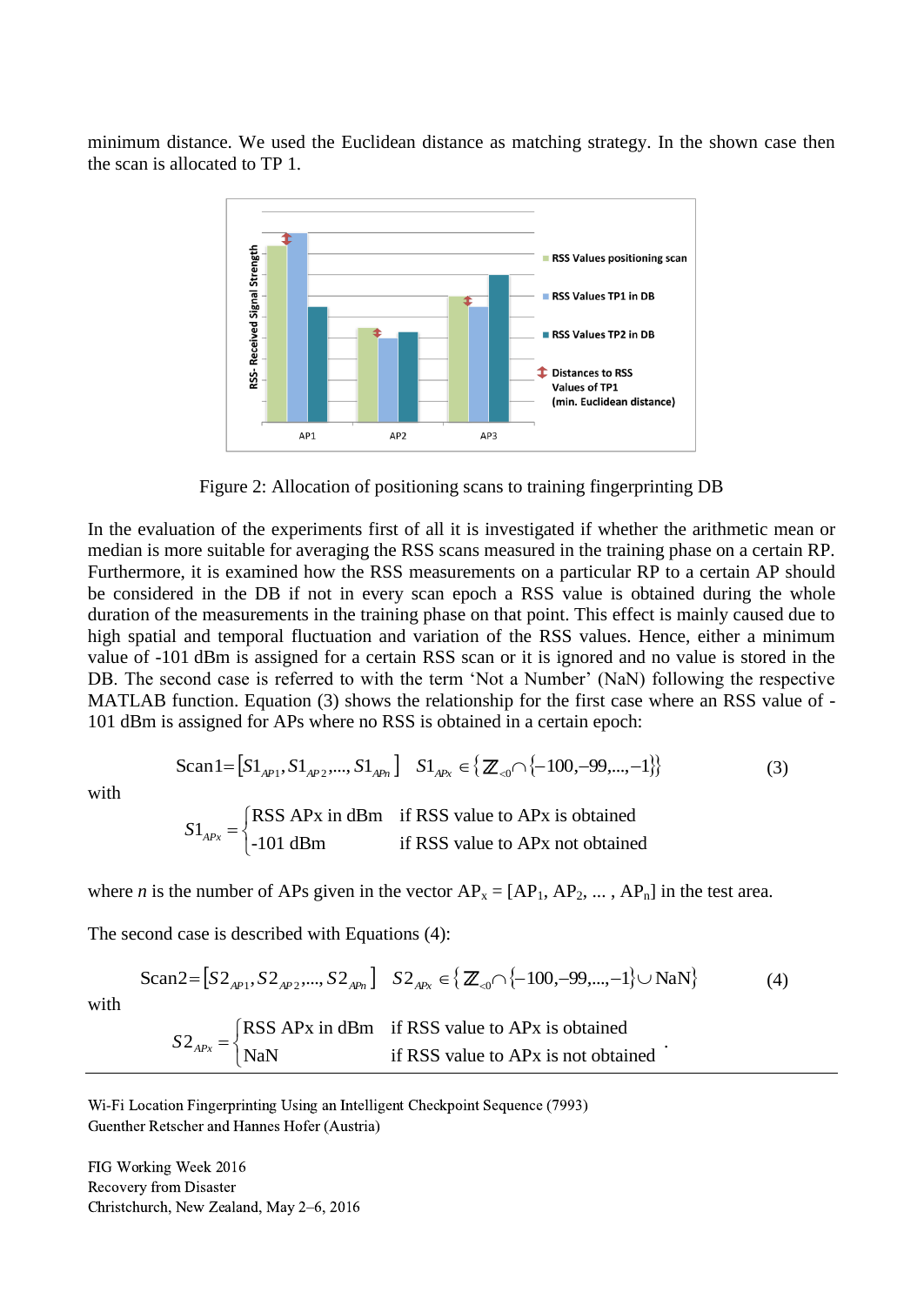Due to this definition the vectors Scan1 and Scan2 have the same dimension. The APs are distinct able by their BSSID (Basic Service Set Identification) number which either corresponds to the MAC address of the Wi-Fi network or which is randomly generated as a substitute. If for a certain AP no RSS value is obtained in a certain epoch only the available measurements in the vector Scan2 (with NaN) are used for the calculations (see equation (4)). While using the vector with the minimum value of -101 dBm all RSS values are assigned this value for not available scans in a certain epoch. This procedure can also be seen as a weighting of the observations as in the case where RSS values to an AP cannot be measured in most epochs, the rather the average value will reach the minimum value of -101 dBm. For instance, if for a certain AP only once a RSS value of - 91 dBm out of ten scans is measured then the arithmetic mean would result in -100 dBm when using the vector Scan1, whereas when ignoring the other nine scan values and using the vector Scan2 the arithmetic mean would result in -91 dBm. With such a differentiation of the calculation methods the effects of fluctuations and temporal variations of the RSS scans can be efficiently considered. As the arithmetic mean and the median can be calculated following these two methods four different fingerprinting databases DBs are formed, i.e., the mean DB (-101 dBm), mean DB (NaN), median DB (-101 dBm) and median DB (NaN).

As an alternative to the calculation of the mean RSS values two algorithms are investigated which are using the Euclidean distances *D* to all recorded RSS vectors. For these methods all RSS vectors are used in the DB. Then the vector Wi-Fi Scans given in equation (5) includes the respective positions to the RSS scans:

$$
\text{Wi-Fi Scans:} \begin{pmatrix} P_{\text{Scan No.1}} \\ \vdots \\ P_{\text{Scan No.W}} \end{pmatrix} \quad \text{all Scans DB}_{\text{Scan1}} = \begin{pmatrix} S1_{1,API} \cdots S1_{1,APn} \\ \vdots \\ S1_{W,API} \cdots S1_{W,APn} \end{pmatrix} \quad (5)
$$

where  $[1, ..., W]$  is the number *No.* of all Wi-Fi Scans and all Scans DB<sub>Scan1</sub> is the DB containing all scans  $S1_{1,API}$  to  $S1_{W,APn}$ .

Then the calculation of the Euclidean distance *D* leads to a distance vector with the dimension  $1 \times W$ . The vector is sorted ascending with the respective MATLAB function sort (). For the selection of the position  $k$  minimum distances  $D_k$  are used to find a single position:

$$
D_k = \left(d_{\min_1}, d_{\min_2}, \dots, d_{\min_k}\right) \tag{6}
$$

with

$$
D \text{ Point } ID_{S_k} = \left( ID_{\min_1}, ID_{\min_2}, \dots, ID_{\min_k} \right). \tag{7}
$$

In the first algorithm called most frequent values MFV the MATLAB function mode () is applied to vector Point *IDs*. Using this approach the *ID* is selected which exits most frequently in the vector:

Wi-Fi Location Fingerprinting Using an Intelligent Checkpoint Sequence (7993) Guenther Retscher and Hannes Hofer (Austria)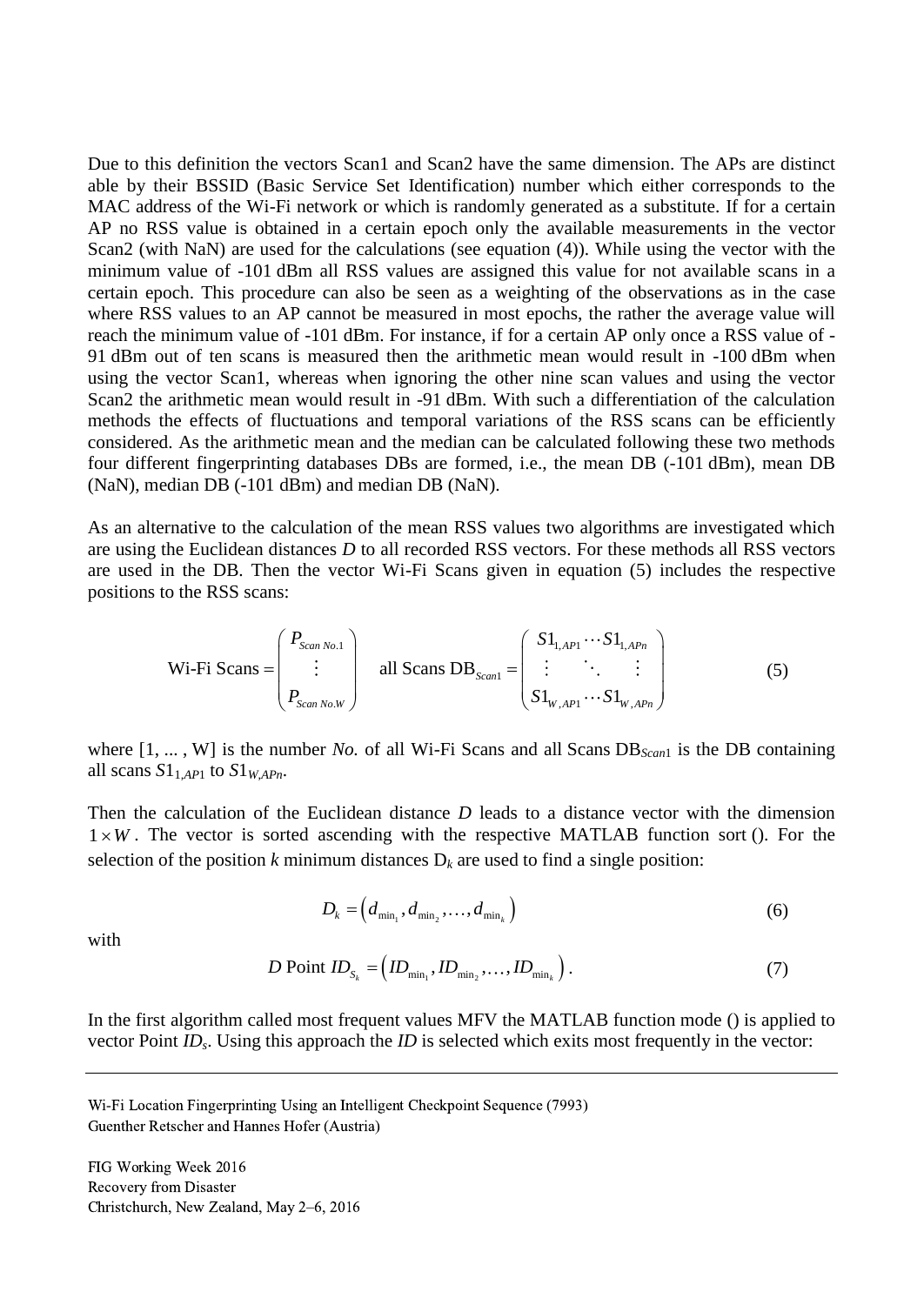$$
ID_{selected} = mode (D Point ID_{S_k}).
$$
\n(8)

If two Point *ID<sup>s</sup>* exist in the vector the first one is selected which has the minimum Euclidean distance D*k*.

In the second investigated algorithm the probability  $p_j$  for each distance value is calculated additionally. This approach is referred to as likelihood algorithm. The total probability  $p_{ID}$  for a certain position results from all probabilities  $p_i$  for this position in the form:

$$
p_{j} = \frac{d_{\min j}^{-1}}{\sum_{i=1}^{k} d_{\min i}^{-1}}
$$
(9)

where  $p_{\text{point}}$ 1 *k ID*  $-\angle P_i$ *i*  $p_{\text{Point }ID} = \sum p$  $f(x) = \sum_{i=1}^{n} p_i$  for all Point *ID<sub>s</sub>* in the vector *D* Point *ID<sub>S<sub>k</sub>*</sub> exist.

Because the likelihood is higher the smaller the distance value is, these are inverted. As can be seen in equation (10)  $D_k$  is the sum of the inverted distance values *k*:

$$
D_k = \sum_{i=1}^k \frac{1}{D_{i:\,\}}.
$$
 (10)

Then the values in the sorted Euclidean distance vector are inverted and divided by  $D_k$ . Therefore the vector with all probabilities contains the likelihoods of the RSS vectors. Their sum equals to 1. The assumption is made that at least one RSS vector represents the matching position as the positions can be several times represented in the vector. Thus, the single likelihoods which belong to the same position have to be subsumed. Then the probability for the position Point *ID* is calculated as  $p_{\text{point}}$ 1 *k ID*  $-\angle P_i$ *i*  $p_{\text{point }ID} = \sum p$  $=\sum_{i=1}^{n} p_i$  and for every position in the vector a likelihood is been calculated. This likelihood depends on the number of hits and their distance values. The more hits for a position

exist and the more less the Euclidean distances are the higher likelihood becomes the value for this position. The position with the highest likelihood value is then chosen. To receive no distorted likelihoods, all positions with the same number should be represented in the RSS vector in the fingerprinting DB. For the analyses the likelihood algorithm is calculated using the respective MATLAB function likelihood ().

In section 4.3 selected results using the calculation variants MFV and likelihood are presented and discussed. In the following section 4.2 results are described for use cases where the heading of the user is either not or is considered.

Wi-Fi Location Fingerprinting Using an Intelligent Checkpoint Sequence (7993) Guenther Retscher and Hannes Hofer (Austria)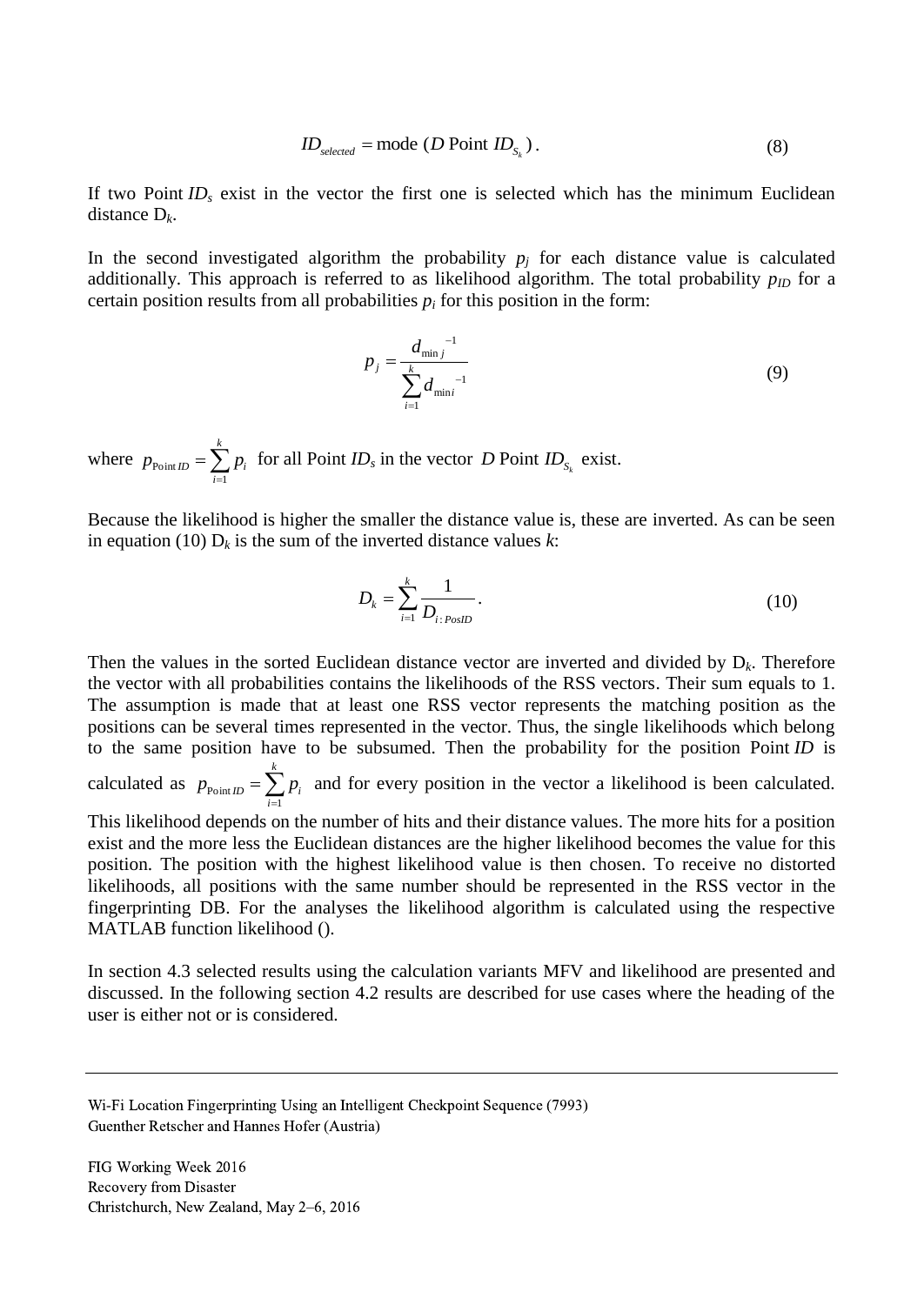#### **4.2 Results of Calculation Variants Without and With Consideration of the User's Heading**

Table 1 summarizes the results for the average MRs of all tested calculation variants using different DBs and all directions of the measured four orientations. Note that RSS scans in four orientations are commonly performed to encounter the influence of the human body of the mobile user in the training phase (compare e.g. Li *et al*., 2007). In total eight combinations are formed and included in the results summarized in Table 1. Two test DBs are formed in the same manner like the two vectors Scan1 and Scan2, i.e., DB1 with a minimum value of  $-101$  dBm and DB2 with NaN. They are used to indicate test cases where one RSSI scan is assigned differently to a certain value in the DB. In the most commonly employed NN matching algorithm (Bahl and Padmanabhan, 2000) the Euclidean distance for all test RSS scans is calculated in the positioning phase from the DB values (see equation (4)). As mentioned in section 4.1 two calculation methods are examined, i.e., either the calculation of the arithmetic mean or median. This resulted in eight calculation variants as shown in the columns in Table 1 whereby test scans with a DB with a minimum value of -101 dBm are highlighted in blue and the ones with the ignored measurements (NaN) in green. Furthermore the difference in the results is analysed if either a joint DB including RSS scans of all mobile devices or two DBs containing only the scans of a particular smartphone are used. In the first two rows the results for smartphone SM1 (SM1 DB) and SM2 (SM2 DB) respectively are given whereas in the third row the results for the joint DB. The best results for the matching rate are highlighted in bold. Finally, the fourth row summarizes the mean MRs.

| Table 1: Matching rates MRs with consideration of all four orientations |  |
|-------------------------------------------------------------------------|--|
|-------------------------------------------------------------------------|--|

|                    | <b>Test DB1 (-101dBm)</b> |            |           | <b>Test DB2 (NaN)</b> |            |            |           |            |           |
|--------------------|---------------------------|------------|-----------|-----------------------|------------|------------|-----------|------------|-----------|
| scenarios          | mean DB                   |            | median DB |                       | mean DB    |            | median DB |            | mean      |
|                    |                           | <b>NaN</b> |           | <b>NaN</b>            | $-101$ dbm | <b>NaN</b> |           | <b>NaN</b> | <b>MR</b> |
|                    | $101$ dbm                 |            | $101$ dbm |                       |            |            | $101$ dbm |            |           |
| <b>SM1 DB</b>      | 94,1%                     | 67,5%      | 90,2%     | 66,8%                 | 91,6%      | 92,0%      | 90,2%     | 92,3%      | 85,59%    |
| SM <sub>2</sub> SB | 95,7%                     | 86,2%      | 92,6%     | 85,5%                 | 92,9%      | 96,1%      | 90,4%     | 96,1%      | 91,94%    |
| joint DB           | 95,8%                     | 59,7%      | 94,2%     | 55,8%                 | 91,4%      | 88,2%      | 90,7%     | 88,6%      | 83,05%    |
| mean MR            | 95,2%                     | 71,1%      | 92,3%     | 69,4%                 | 92,0%      | 92,1%      | 90,4%     | 92,3%      | 86,85%    |

Table 2: Matching rates MRs with consideration of the heading of the user

|                    | <b>Test DB1 (-101dBm)</b> |            |           | <b>Test DB2 (NaN)</b> |            |       |           |            |           |
|--------------------|---------------------------|------------|-----------|-----------------------|------------|-------|-----------|------------|-----------|
| scenarios          | mean DB                   |            | median DB |                       | mean DB    |       | median DB |            | mean      |
|                    |                           | <b>NaN</b> |           | <b>NaN</b>            | $-101$ dbm | NaN   |           | <b>NaN</b> | <b>MR</b> |
|                    | $101$ dbm                 |            | $101$ dbm |                       |            |       | $101$ dbm |            |           |
| <b>SM1 DB</b>      | 92,7%                     | 86,7%      | 90,9%     | 90.9%                 | 88,1%      | 93,4% | 84,6%     | 93,7%      | 90,1%     |
| SM <sub>2</sub> SB | 96,1%                     | 92,6%      | 95,4%     | 95,4%                 | 92,9%      | 94,3% | 92,9%     | 94,3%      | 94,2%     |
| joint DB           | 95,2%                     | 79,6%      | 94,5%     | 94,5%                 | 91,2%      | 90,5% | 89,4%     | 90,0%      | 90,6%     |
| mean MR            | 94,7%                     | 86,3%      | 93,6%     | 93,6%                 | 90,7%      | 92,7% | 89,0%     | 92,7%      | 91,7%     |

Wi-Fi Location Fingerprinting Using an Intelligent Checkpoint Sequence (7993) Guenther Retscher and Hannes Hofer (Austria)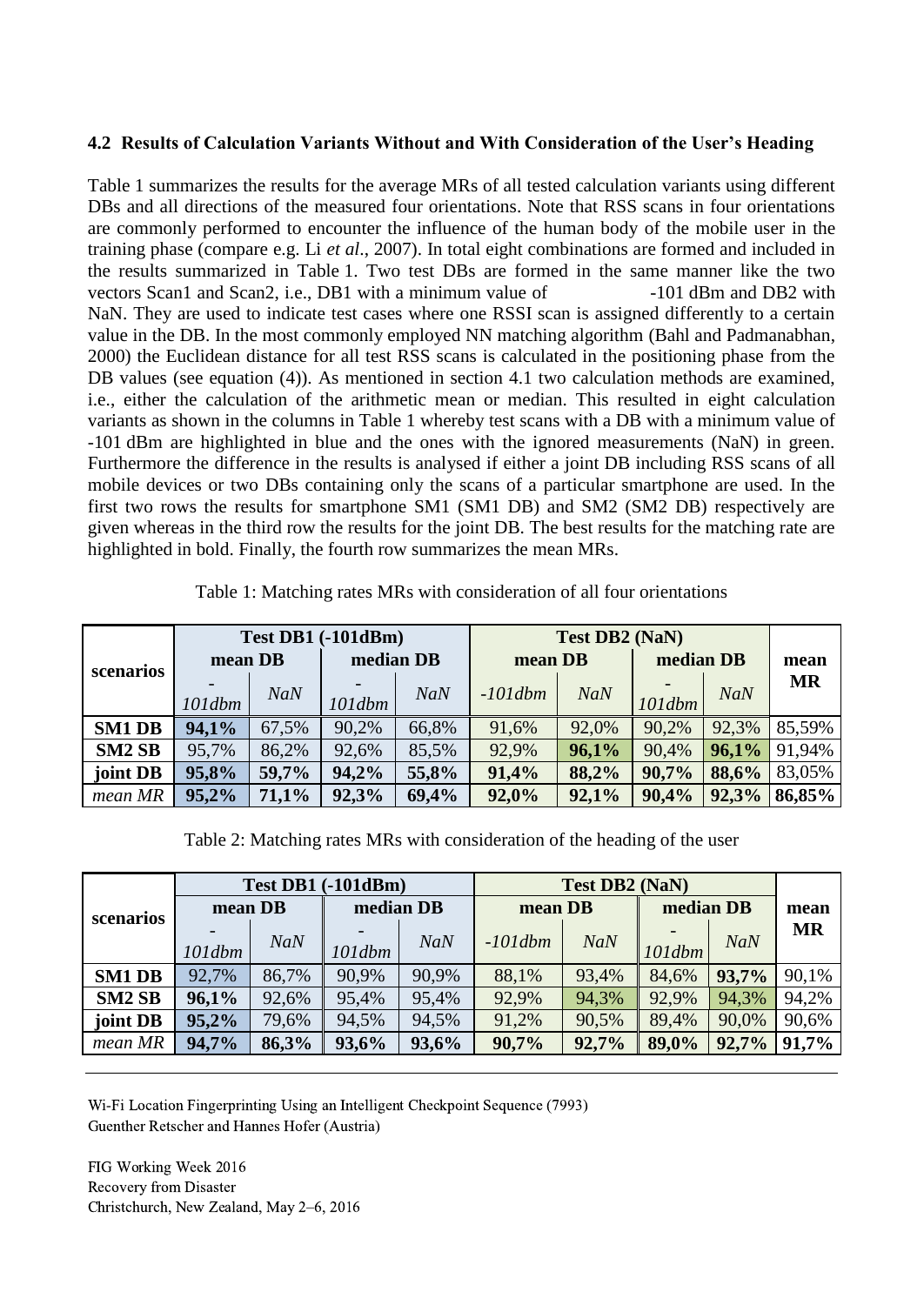As can be seen from Table 1 the highest MRs were achieved with the mean DB (-101 dBm) and Test DB1. As mentioned above, the averaging of the RSS vectors can also be seen as weighting. This weighting favours more stable APs with less temporal variations which is usually the case in public spaces. The difference for this can also be seen when comparing Test DB1 and 2. Improved results can be achieved if the RSS scans to the only available APs are used for the calculation. It must be taken into account that some of the examined iCPs are not located very far from each other. These are two pairs of iCPs around the corners, i.e., point 3 and 5 as well as 9 and 10 (compare Figure 1). To what extent it is possible to distinguish these points, was one of the intention for these tests.

In comparison Table 2 shows the MRs if the heading of the user measured from the magnetometer is considered additionally. As can be seen the MRs are in average 4.9% higher over all scenarios and calculation variants than using all four orientations (compare Table 1). Thereby the smallest improvements can be seen for the calculation variants where already high MRs were achieved before. This means that only a few RSS vectors are not assigned correctly if an additional consideration of the user's heading is taken into account. In general, it can be said that the average MRs of the different scenarios can be improved. A further advantage of consideration of the heading is the reduction of the number of RSS scans to be tested in the positioning phase. This number is reduced by a factor of 4. Moreover, RSS scans in the training phase must only be measured in the possible movement orientations instead of in all four orientations. Thus, the required data acquisition time in the training phase is further reduced.

### **4.3 Difference between MVF and Likelihood Algorithm**

Tables 3 and 4 show the difference in the results when using either the MVF or likelihood algorithm. If one compares Table 3 with Table 1 it can be seen that the best MRs differ at most by around 1.1%. The method which uses all RSS scans in the vectors, besides, leads to slightly lower MRs. Nevertheless, the MR for the combined DB falls short of only by 0.2%. When comparing the MRs in the different Tables where the heading of the user is either not or is considered no significant differences in the results can be seen. The reason for this is presumably due to the fact that the orientation is considered in the algorithms indirectly already. Since by the sorting of the RSS scan vectors after the Euclidean distance values, those RSS vectors with the same orientation will result in a bit smaller values (compare Figure 2). Therefore the RSS vectors with the same orientation are found rather in the beginning within the sorting vector. Even if these algorithms cannot achieve higher MRs one main advantage is that the number of operations to be carried out are reduced by around three quarter.

Wi-Fi Location Fingerprinting Using an Intelligent Checkpoint Sequence (7993) Guenther Retscher and Hannes Hofer (Austria)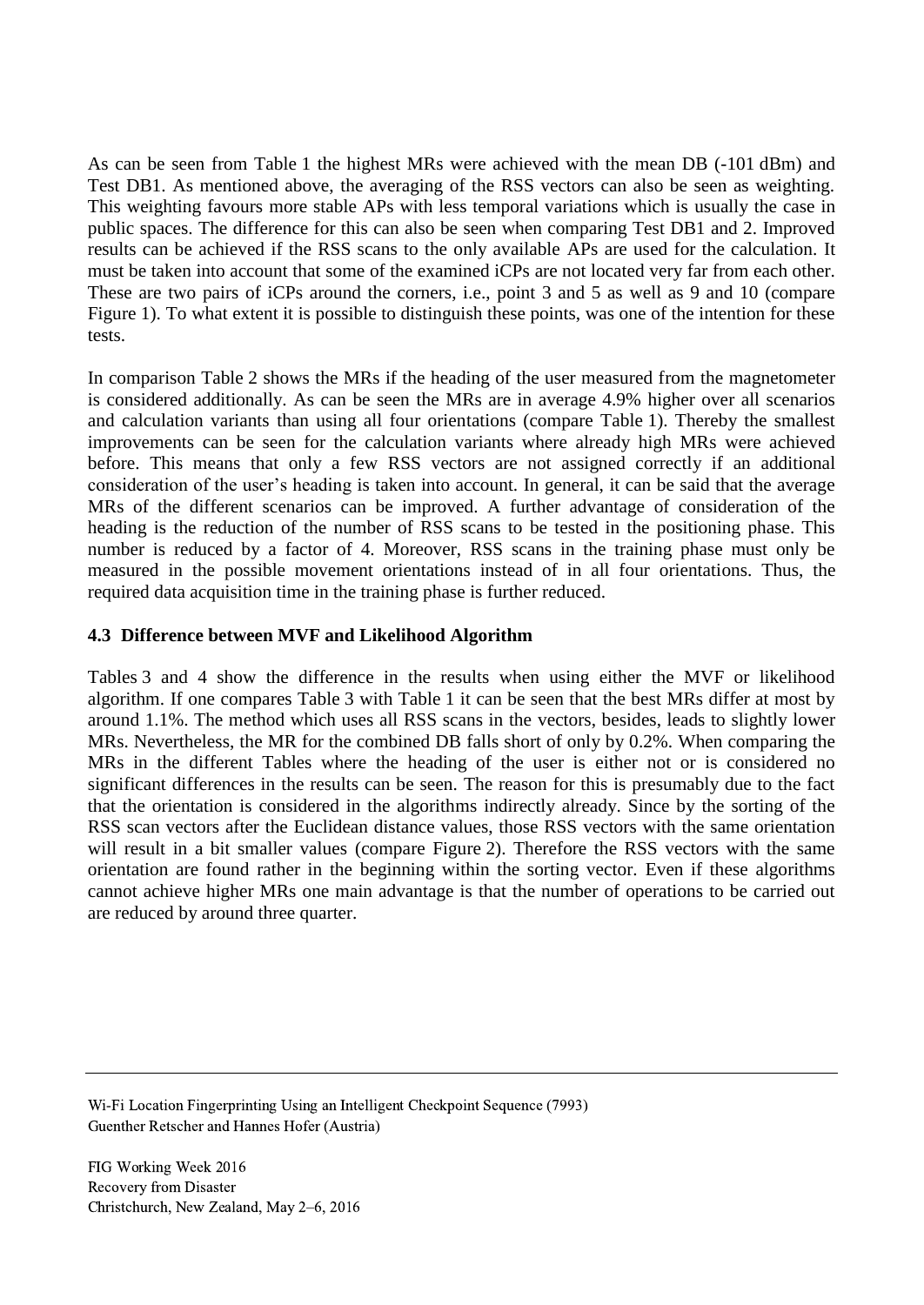|                    |                    | <b>MFV</b> algorithm | Likelihood algorithm |          |                   |  |
|--------------------|--------------------|----------------------|----------------------|----------|-------------------|--|
| scenarios          | $DB1(-$<br>101dBm) | DB2(NaN)             | $DB1(-$<br>101dBm)   | DB2(NaN) | mean<br><b>MR</b> |  |
| <b>SM1 DB</b>      | 93,0%              | 91,3%                | 92,7%                | 93,0%    | 92,50%            |  |
| SM <sub>2</sub> SB | 95,4%              | 95,4%                | 95,7%                | 95,4%    | 95,48%            |  |
| joint DB           | 95,4%              | 92,6%                | 95,6%                | 93,1%    | 94,18%            |  |
| mean MR            | 94,6%              | 93,1%                | 94,7%                | 93,8%    | 94,05%            |  |

Table 3: Comparison of MRs for MFV and likelihood algorithm with consideration of all four orientations

Table 4: Comparison of MRs for MFV and likelihood algorithm with consideration of the heading of the user

|               |                    | <b>MFV</b> algorithm | <b>Likelihood algorithm</b> |          |                   |  |
|---------------|--------------------|----------------------|-----------------------------|----------|-------------------|--|
| scenarios     | $DB1(-$<br>101dBm) | DB2(NaN)             | $DB1(-$<br>101dBm)          | DB2(NaN) | mean<br><b>MR</b> |  |
| <b>SM1 DB</b> | 91,6%              | 90,6%                | 92,0%                       | 90,9%    | 91,3%             |  |
| <b>SM2 SB</b> | 96,5%              | 94,0%                | 96,5%                       | 94,3%    | 95,3%             |  |
| joint DB      | 94,7%              | 91,7%                | 94,7%                       | 91,9%    | 93,3%             |  |
| mean MR       | 94,3%              | 92,1%                | 94,4%                       | 92,4%    | 93,3%             |  |

To summarize it can be said that with the examined MFV and likelihood algorithm usually no better MRs can be achieved. The given MRs are achieved with an optimum value for *k*, however, *k* is not known for real applications. From experimental testing it could be seen that 5 is a good value for *k*. Besides the not better MRs, the required computation time speaks against the use of all RSS scan vectors. For example, one must calculate around 920 times the Euclidean distance from the whole DB values if one wants to search all scans on 23 iCPs in the selected area of interest. If one calculates an average RSS vector for all 23 locations then only 23 calculations are necessary.

## **4.4 MR for Consecutive iCPs**

Table 5 shows in detail the MRs of those tested iCPs which were not assigned correctly. It concerns the calculation variant Test DB1 / mean DB (-101 dBm) for the combined DB of both smartphones. The column mismatched IDs indicates how often a location ID was incorrectly assigned to another location. From the detailed results it can be recognized that closely located iCPs around building corners are correctly matched, i.e., iCP 3 and 5 or 9 and 10 (for their location see Figure 1). These points are not included in the Table. Only the iCP 16 is mismatched twice as iCP 1. The reason for this is that iCP 16 is located right at the edge of the building and therefore not so well distinguishable than the points on either side of a corner. Mismatches can occur, however, for iCPs which lie further apart. An example is iCP 12 which is twice incorrectly assigned with iCP 20 who are lying approximately 30 m apart from each other and five times with point 13 which lies around

Wi-Fi Location Fingerprinting Using an Intelligent Checkpoint Sequence (7993) Guenther Retscher and Hannes Hofer (Austria)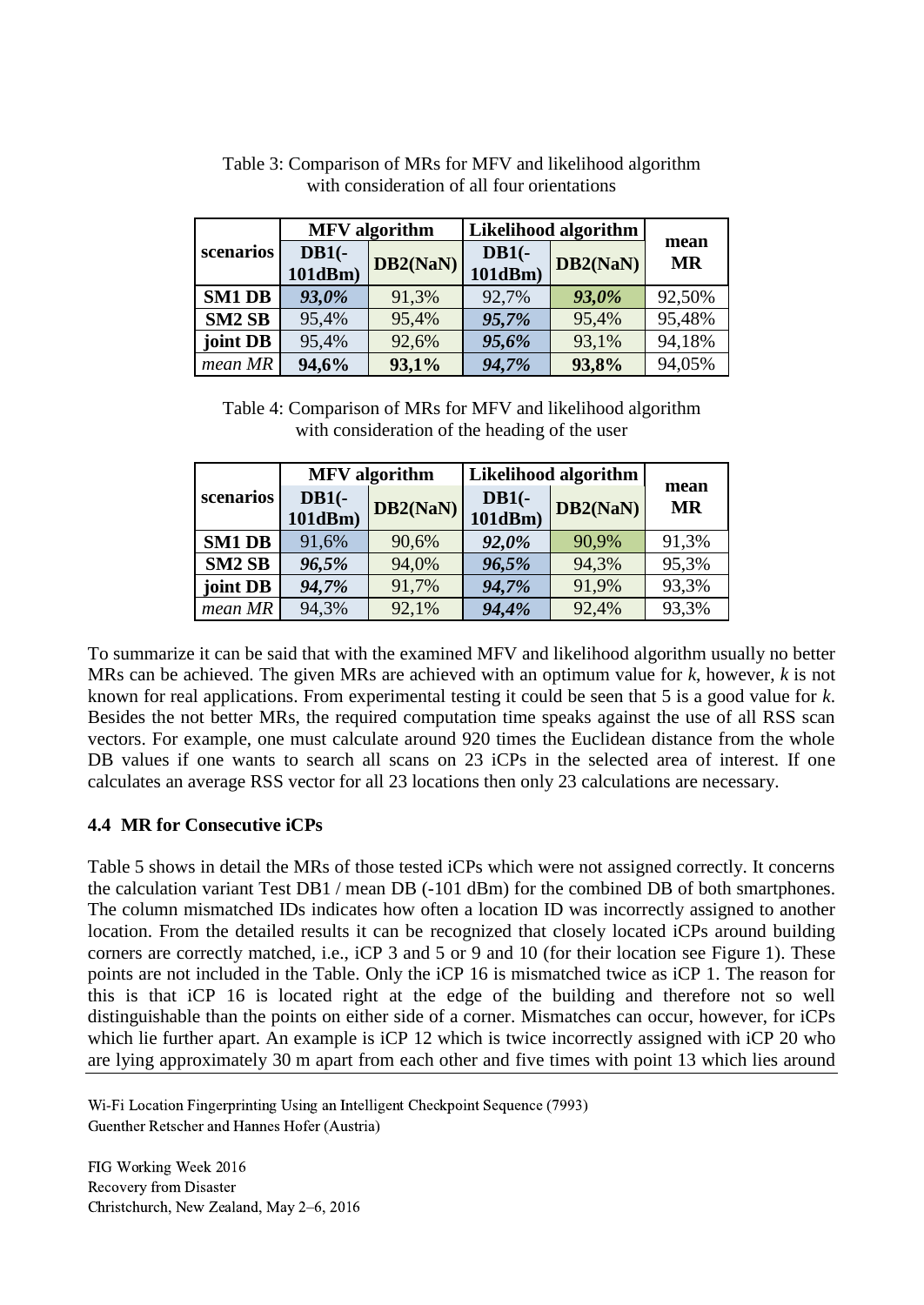39 m away. The RSS measurements on this iCP can be clearly identified as outliers. Nevertheless, iCP 3 and 5 or 9 and 10, for instance, are correctly assigned although the lie approximately 10 m or 14 m apart from each other. These results confirm that better MRs can be achieved if iCPs are selected at certain meaningful locations in the surrounding buildings of a residential block. Then the RSS scans to the visible APs in the surrounding environment can be distinguished well.

| iCP with MR <100% for joint DB |           |          |                              |  |  |  |  |
|--------------------------------|-----------|----------|------------------------------|--|--|--|--|
|                                |           | correct/ | mismatched                   |  |  |  |  |
| iCP ID                         | <b>MR</b> | total    | IDs                          |  |  |  |  |
| 12                             | 94.4%     | 34/36    | $2 \times 20$                |  |  |  |  |
| 13                             | 79.2%     | 19/24    | 5 x 12                       |  |  |  |  |
| 16                             | 91.7%     | 11/12    | $1 \times 2$                 |  |  |  |  |
| 17                             | 91.7%     | 22/24    | $1 \times 16$ ; $1 \times 3$ |  |  |  |  |
| 21                             | 95.8%     | 23/24    | $1 \times 11$                |  |  |  |  |
| 22                             | 95.8%     | 23/24    | $1 \times 21$                |  |  |  |  |
| 24                             | 91.7%     | 22/24    | $2 \times 1$                 |  |  |  |  |

Table 5: MRs for combined DB showing the frequency of incorrect assigned iCPs

#### **4.5 MR for Different DBs**

Figure 3 shows the averaged MRs for two different DBs in all four measured orientations for the joint DB for both smartphones as a bar graph. The behaviour of the MRs is compared for Test DB1 and DB2. Furthermore, the resulting MRs for the arithmetic mean or median are graphically represented. As can be seen from the graph the highest MRs are achieved if Test DB1 is combined with the mean DB (-101 dBm). This is the calculation variant where the minimum values for the fingerprinting DB and the test DB are used. Then the RSS values of the visible APs which cannot be measured in most scans approach the minimum value. The use of the minimum value in Test DB2 means that RSS values cannot be measured in the positioning but in the training phase. They influence the calculation of the Euclidean distances. The Figure also shows that the combination with Test DB1 containing the minimum values with the fingerprinting DB leads to good results. Nevertheless, the Test DB2 can be combined with the fingerprinting DB without that the MRs get substantially worse. Hence, this calculation variant has in average the best MRs since the average MRs became 89.7% with Test DB2 and 76.4% with Test DB1.

Wi-Fi Location Fingerprinting Using an Intelligent Checkpoint Sequence (7993) Guenther Retscher and Hannes Hofer (Austria)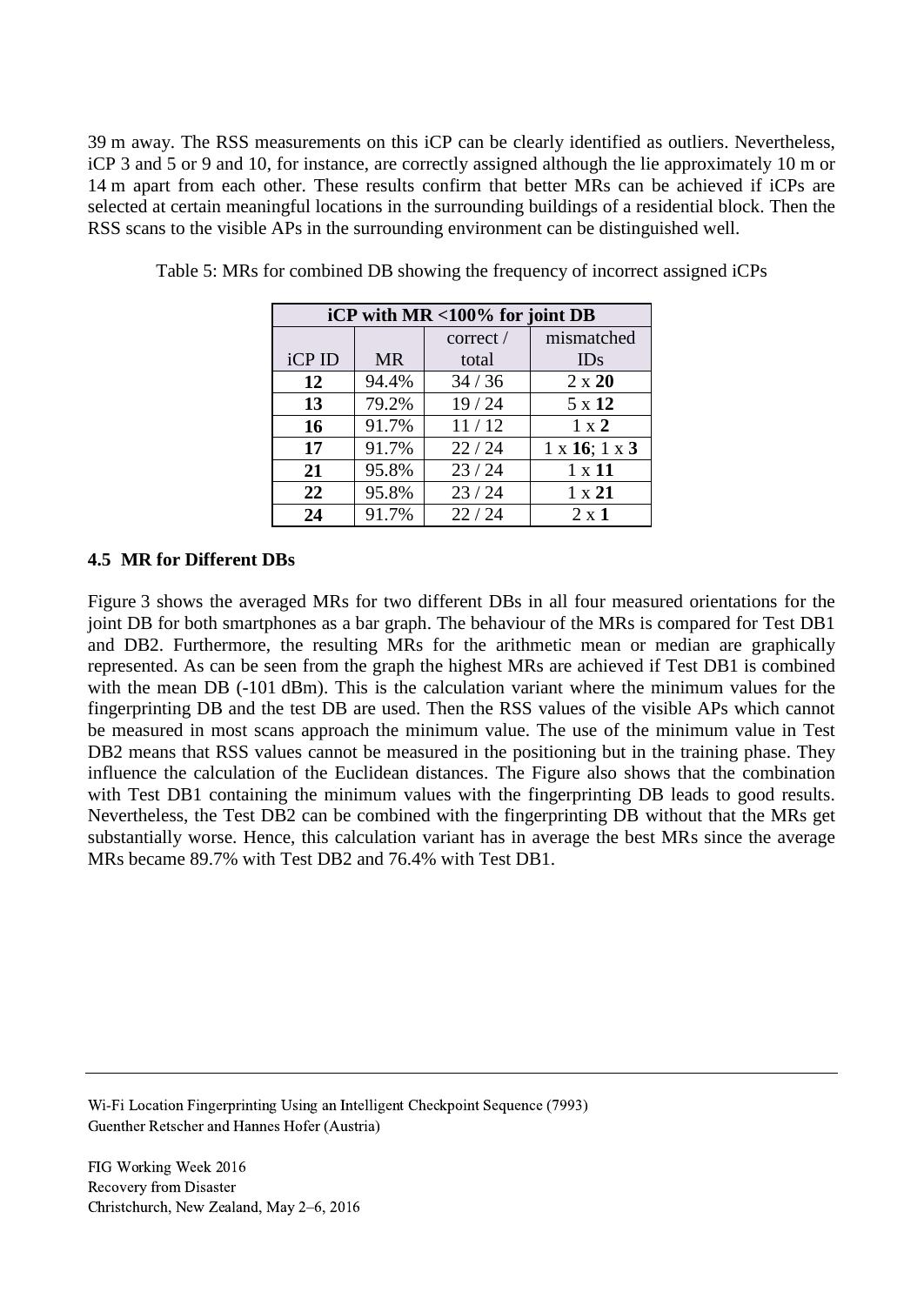

Figure 3: Averaged MRs for different DBs in all four orientations

Figure 4 shows the same scenario as in Figure 3, with the difference that the fingerprinting considered now the user's heading. In this case, the highest MRs have not changed, however, the averaged MR is increased. Above all the combination of Test DB1 and the DB with NaN values could achieve the best MRs. A possible reason is the fact that the visibility of particular APs fluctuates less while scanning in a certain orientation. As a matter of fact the RSS scans are always carried out in the same orientation in both phases and the blocking of the Wi-Fi signals by the human body is then always the same. With the just still visible APs the blocking can be substantial whether either an AP can be scanned or not. Hence, the situation arises much less often if a RSS value is stored in the fingerprinting DB but not measured in the test scan in the positioning phase. Therefore the combination of Test DB1 and NaN is much better. The achieved MRs are then over 90%.



Figure 4: Averaged MRs for different DBs with known orientations

# **5. DISCUSSION OF RESULTS AND CONCLUDING REMARKS**

In this paper a novel approach for selection of reference points RPs for location fingerprinting is presented. Instead of establishing RPs in a regular grid in the area of interest an intelligent selection

Wi-Fi Location Fingerprinting Using an Intelligent Checkpoint Sequence (7993) Guenther Retscher and Hannes Hofer (Austria)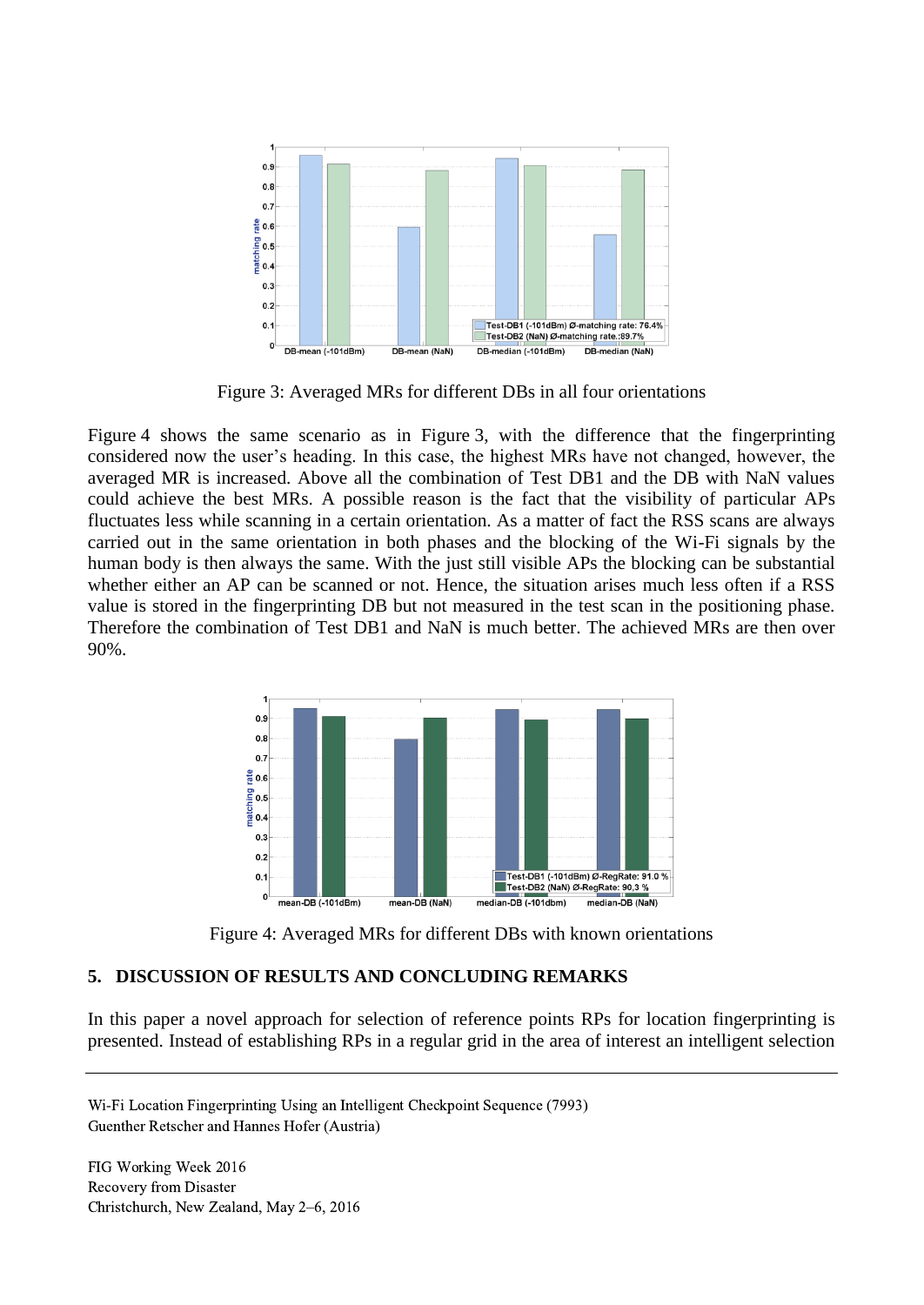following a logical sequence is performed. These meaningfully selected RPs are called intelligent checkpoints iCPs. To prove the concept field experiments have been carried out in out- as well as indoor environments and different calculation variants are analyzed. An App for data acquisition and an extensive MATLAB tool for elevation of the experiments is developed. In this contribution only results of the outdoor tests are presented. For a report of the results of the indoor tests the interested reader is referred to the paper of Retscher and Hofer (2015).

To match the RSS scans to its location the matching algorithm based on the NN approach is utilized where the minimum Euclidean distance is calculated for the assignment of the positions. It was analyzed with which MRs selected iCPs are recognized. Different DBs have been created from the RSS scans in the training phase. For several test cases either the arithmetic mean or the median is calculated. Between these two calculation variants no large differences can be seen. Nevertheless, the arithmetic mean led in all tests to slightly better MRs and it can therefore be recommended for the further analysis. The use of a minimum RSS value leads in the outdoor experiments to better results. In general, better results are obtained if all measured RSS scans are used for fingerprinting. The drawback, however, is that a higher computational load is required than for the case where only one RSS vector for each location is considered. Furthermore, the results are better if a single DB for a certain mobile device (smartphone or tablet) is employed than a joint DB of all devices. It could also be shown that for the individual terms of the sum of the RSS values the MR of the Euclidean distances can be improved if a weighting vector is applied. High MRs could be achieved if the locations of the iCPs are selected in an intelligent manner, e.g. in the outdoor environment not to close to each other around building corners. If the magnetometer of the smartphone is used additionally to determine the correct heading of the user similar results can be achieved. The main advantage is the reduction of the required number and duration of the calculations if the user's heading is considered. The number of calculations is then reduced by three quarter without deterioration of the achieved MR. Furthermore, it was investigated whether the MR can be improved if the logical sequence between the iCPs is followed. The trajectory can be divided into sections which describe decision points along the way. So far only for the indoor tests the division in section has been analyzed. It could be seen that the applied logical sequence of sections is a simple attempt to reduce the number of possible user locations which have to be tested in the matching algorithm. Then the average MRs in each building section resulted to 90.4%. This value could be further improved to 92.9% if a site specific weighting vector for each section is applied (Retscher and Hofer, 2015). For more complex environments an advanced vector graph allocation can be applied and implemented. Further investigation and developments regarding such an approach are on the way.

From the extensive analysis it can be seen that MRs over 90% can be achieved. The next challenge is to recognize iCPs while the user is moving. For that purpose an integration of the observations of the motion sensors in the mobile device is required. In the test runs it could be seen that it is then even easier to recognize the correct iCP along the way to the destination due to a continuous determination of the user's trajectory. Hence, only a certain number of iCPs come into consideration following their logical sequence along the way to the destination. Then only representative RSS scans along the way are needed from the continuous scans. The representative

Wi-Fi Location Fingerprinting Using an Intelligent Checkpoint Sequence (7993) Guenther Retscher and Hannes Hofer (Austria)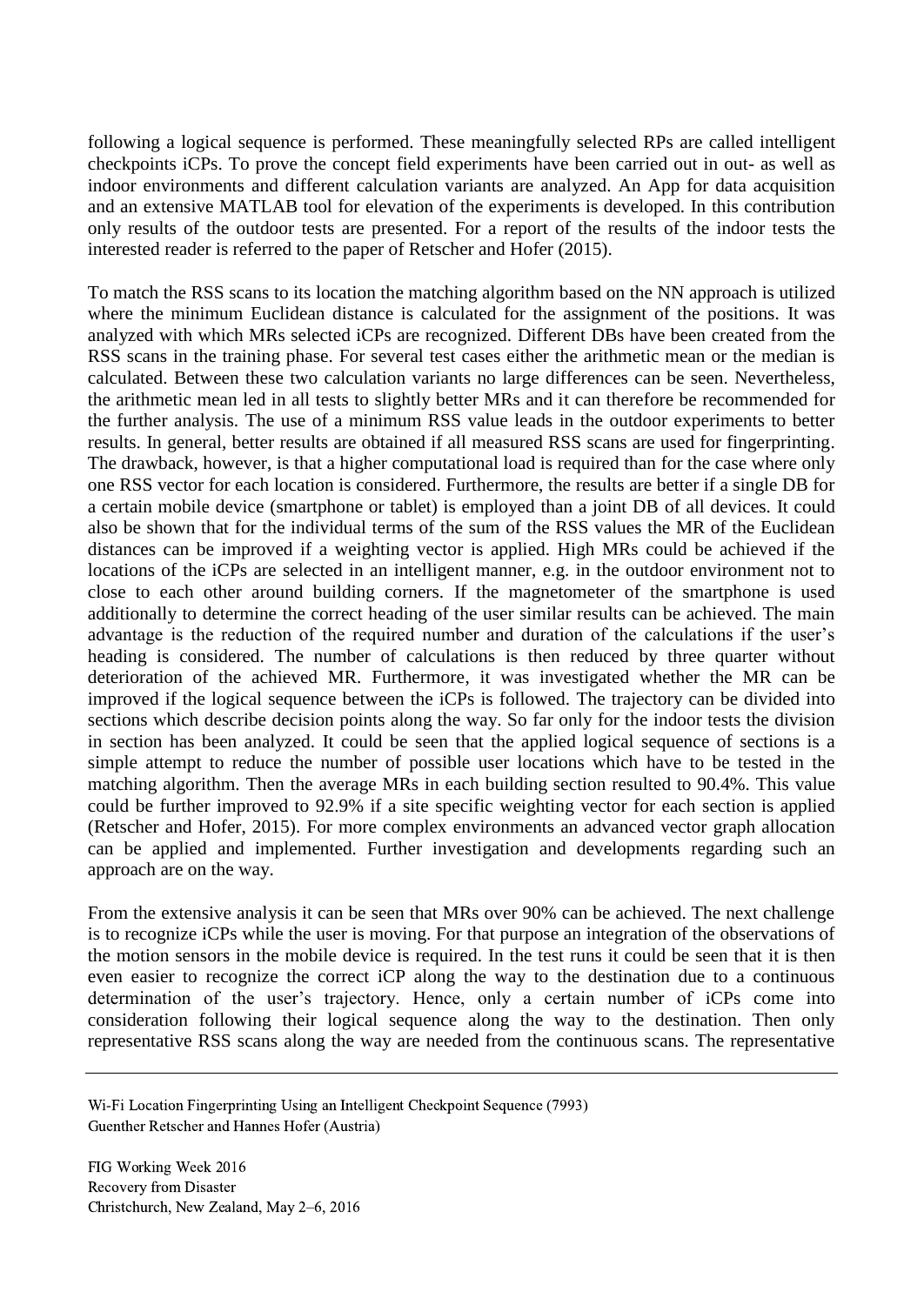RSS scans of the possible iCPs have to be compared with the current scans to find the moment in time where the Eucledian distance shows a minimum. Exemplarily, the absolute differences of the RSSI vector in dependence of the time along a walked trajectory for a certain iCP are shown in Figure 5. The minimum value of the difference in the curves corresponds to the reference time obtained from manual recording when the iCP is passed along the way. In the experiments it could be seen that it is possible to find the iCPs with a divergence of less than three steps compared to the calculated steps using the accelerometer. Thus the iCP detection can be employed for absolute positioning to update the inertial navigation system, i.e., the motion sensors in the smartphone, and to reduce its drift rates. Further data acquisition and their analyses concerning the integration of the motion sensors with the iCP approach are currently on the way. In addition, indoor tests in a multistorey building were conducted in this study. They show similar results. These test results were presented in Hofer (2015) and Retscher and Hofer (2015).



Figure 5: Euclidean distances of a certain iCP calculated from continuous RSS scans while walking along a trajectory

#### **REFERENCES**

- Bahl P, Padmanabhan V N (2000) RADAR: An In-building RF-based User Location and Tracking System. In Proceedings of the 19th Annual Joint Conference of the IEEE Computer and Communications Societies. Tel-Aviv, Israel, Mar 26-30, Vol. 2, 775-784
- Chang N, Rashidzadeh R, Ahmadi M (2010) Robust Indoor Positioning Using Differential Wi-Fi Access Points. IEEE Transactions on Consumer Electronics. 56:3, 1860-1867
- Chen R, Pei L, Liu J, Leppäkoski H (2012) WLAN and Bluetooth Positioning in Smart Phones. In Chen R. (ed.): Ubiquitous Positioning and Mobile Location-Based Services in Smart Phones. IGI Global, Hershey PA, USA, 44-68

Wi-Fi Location Fingerprinting Using an Intelligent Checkpoint Sequence (7993) Guenther Retscher and Hannes Hofer (Austria)